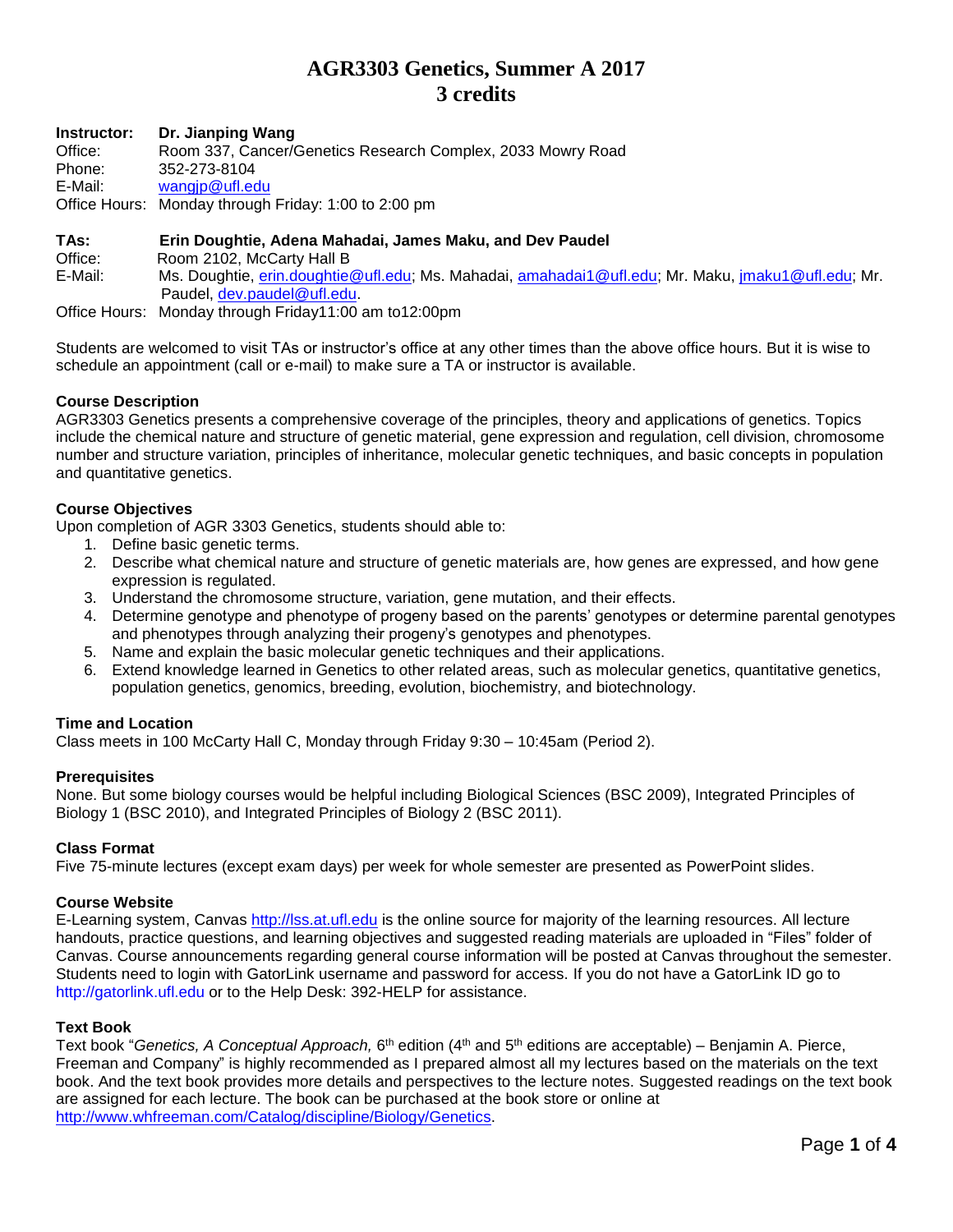Two hard copies of the 4<sup>th</sup> edition text book are on reserve in the Marston Science library for your reference.

# **Attendance and Participation**

Class attendance is highly expected. A number of true/false questions are given during each lecture to review the material covered in the lecture. Students are expected to participate in the review and indicate the answer by raising a colored card. A red card indicates false and a green card indicates true. The answers are checked in class and are not posted anywhere else. This system is used not only to determine if the class as a whole understands the concepts being presented, but also to encourage attendance and participation. A subset of these questions will be incorporated verbatim into the exams. In addition, surprise bonus quizzes (1.5 point each) are given randomly during classes to check attendance and reward students in the class.

### **Grading**

The final grades are based on the total points of the BEST FOUR out of FIVE exams plus bonus points.

**Exams**: Four mid-term exams are given in class during the regular class time as listed in the course outline. One final comprehensive or accumulative exam is given on the last day of the Summer A semester during the class time (June 16, 2017). Students are not allowed to take the exam if they arrive late for the exam at the time when some students have turned in the exam and have stepped out of the classroom. A zero will be given for the missed exam. Each exam will have 8 T/F questions worth 2 points each and 24 multiple choice questions worth 3.5 points each with a total of 100 points. All the exams will be given in class with closed notes and books. Students are suggested to take all the four mid-term exams and take the optional final exam only if a mid-term exam is missed or you want to replace the lowest score of the four exams.

#### **Programmable, TI-83, or TI-89 calculators and phones are not allowed during exams.**

Grading scale for the course:

| Α  | $90\%$ ( $\geq 360$ ) |                                  |  |
|----|-----------------------|----------------------------------|--|
|    |                       |                                  |  |
| B+ |                       | 85% to 89.99% (340 - 359 points) |  |
| в  |                       | 80% to 84.99% (320 - 339 points) |  |
| C+ |                       | 75% to 79.99% (300 - 319 points) |  |
| C  |                       | 70% to 74.99% (280 - 299 points) |  |
| D+ |                       | 65% to 69.99% (260 - 279 points) |  |
| D  |                       | 60% to 64.99% (240 - 259 points) |  |
| F. |                       | < 60% (≤ 239 points)             |  |
|    |                       |                                  |  |

Note: no minus grades are given

# **More information on grades and grading policies is here:**

<https://catalog.ufl.edu/ugrad/current/regulations/info/grades.aspx>

| <b>Passing Grade</b> $\overline{A}$ $\overline{B}$ $\overline{B}$ $\overline{C}$ $\overline{C}$ $\overline{D}$ $\overline{D}$ $\overline{S}$ |  |  |  |  |
|----------------------------------------------------------------------------------------------------------------------------------------------|--|--|--|--|
| Grade Points 4.0 3.5 3.0 2.5 2.0 1.5 1 0                                                                                                     |  |  |  |  |

**Bonus Points: Bonus quizzes** worth 1.5 points each are given randomly during classes. These quizzes are unannounced and are presented on the screen at any moment during class. Each quiz consists of 2 questions, students will be given 1~3 minutes to answer the question and turn in the answers on a piece of paper with their name and UFID. Half of a point is awarded for attendance purposes and is counted towards any quiz turned in within the allotted time. Half of a point is given to each of the two questions with a correct answer. Students must attend class to take the bonus quizzes. There is no make-up quiz. It is student's responsibility to make sure the answer sheet is handed in for grading. Five to ten **bonus discussion** topics will be given in the last 2-3 weeks of the class. Students can participate in the discussion by either providing discussion topics or participating in the discussion of two selected topics posted. Students who want to provide discussion topics should send a description of the topic in 3-10 sentences to instructor for uploading. You will earn one bonus point if 5-10 students (yourself is not counted) participate in the discussion of your topic, or two bonus points if more than 10 students participate in the discussion. Students, who do not provide the topics or who provide the topics having less than five students participated, can choose two posted topics to participate the discussion. One point is counted as bonus towards relevant, non-redundant (not contributed by a previous participant), and complete ideas and information under each chosen discussion topic. The discussion participation is worth 2 bonus points in total.

# **Make-Up Policy**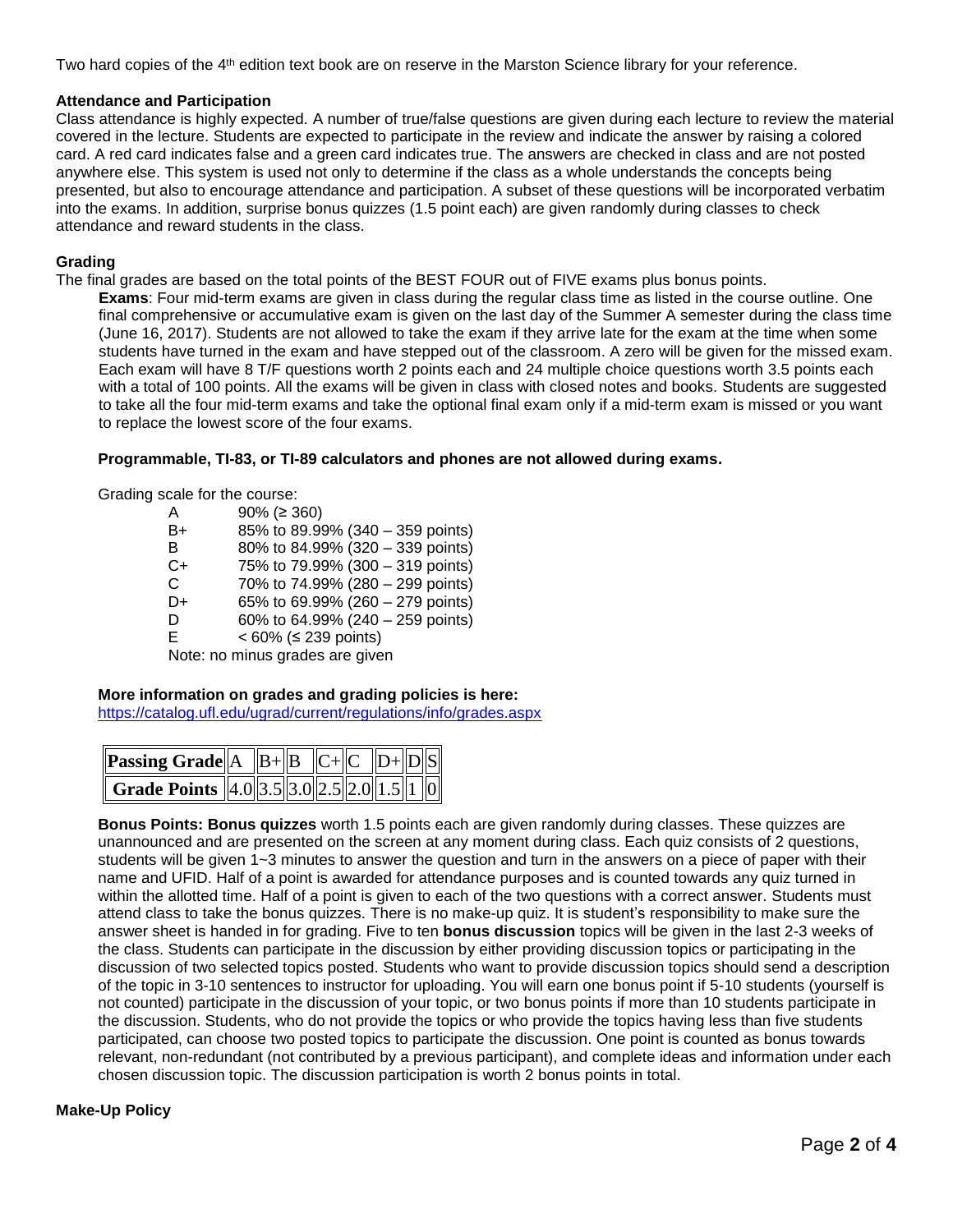The comprehensive or accumulative final exam is considered as makeup exam. The grade of the final exam can be used to replace one of your lowest mid-term exam grade, which would include a zero given to one missing exam. Due to the class size and total number of exams given, no other additional make-up midterm or make-up final exam is provided.

| Date/Week         | Day       | <b>Topics</b>                                                     | Text book (6 <sup>th</sup> edition) |
|-------------------|-----------|-------------------------------------------------------------------|-------------------------------------|
| Week 1            |           |                                                                   |                                     |
| May 8             | Monday    | Course introduction & the genetic materials                       | Ch. 1, 2, 10                        |
| May 9             | Tuesday   | DNA and RNA structures                                            | Ch. 10                              |
| May 10            | Wednesday | DNA replication                                                   | Ch. 12                              |
| May 11            | Thursday  | Transcription (Prokaryotes)                                       | Ch. 13                              |
| May 12            | Friday    | Transcription and RNA processing (Eukaryotes)                     | Ch. 13, 14                          |
| Week <sub>2</sub> |           |                                                                   |                                     |
| May 15            | Monday    | Genetics code and translation                                     | Ch. 15                              |
| May 16            | Tuesday   | EXAM1                                                             |                                     |
| May 17            | Wednesday | Gene expression regulation in bacteria                            | Ch. 16                              |
| May 18            | Thursday  | Chromosome structure and eukaryotic gene expression<br>regulation | Ch. 11, 14, 17                      |
| <b>May 19</b>     | Friday    | Gene mutations and DNA repair                                     | Ch. 18                              |
| Week <sub>3</sub> |           |                                                                   |                                     |
| May 22**          | Monday    | Cancer genetics                                                   | Ch. 23                              |
| <b>May 23</b>     | Tuesday   | Molecular genetic analysis and biotechnology                      | Ch. 19                              |
| May 24            | Wednesday | DNA sequencing technologies                                       | Ch. 19                              |
| <b>May 25</b>     | Thursday  | EXAM <sub>2</sub>                                                 |                                     |
| <b>May 26</b>     | Friday    | Mitosis and meiosis                                               | Ch. 2                               |
| Week 4            |           |                                                                   |                                     |
| May 29            | Monday    | <b>NO CLASS - Memorial Day</b>                                    |                                     |
| May 30            | Tuesday   | Chromosome variations                                             | Ch. 8 (Ch. 9 in 4 <sup>th</sup> )   |
| May 31            | Wednesday | Principles of heredity - segregation                              | Ch.3                                |
| June 1            | Thursday  | Principles of heredity - independent assortment                   | Ch. 3                               |
| June 2            | Friday    | Extensions and modifications of basic principles                  | Ch. 5                               |
| Week <sub>5</sub> |           |                                                                   |                                     |
| June 5            | Monday    | EXAM <sub>3</sub>                                                 |                                     |
| June 6            | Tuesday   | Sex determination & sex linked characteristics                    | Ch. 4                               |
| June 7            | Wednesday | Pedigree analysis                                                 | Ch. 6                               |
| June 8            | Thursday  | Linkage and recombination                                         | Ch. 7                               |
| June 9            | Friday    | Gene mapping                                                      | Ch. 7                               |
| Week 6            |           |                                                                   |                                     |
| June 12           | Monday    | Quantitative genetics                                             | Ch. 24                              |
| June 13           | Tuesday   | Population genetics                                               | Ch. 25                              |
| June 14           | Wednesday | EXAM4                                                             |                                     |
| June 15           | Thursday  | Review                                                            |                                     |
| June 16           | Friday    | <b>FINAL EXAM</b>                                                 |                                     |

# **COURSE OUTLINE\***

\* We will attempt to maintain the exam schedule; however, material may be altered for any given exam depending on time and coverage of lectures. \*\* Guest instructor.

# **Students Requiring Accommodations**

Students with disabilities requesting accommodations should first register with the Disability Resource Center (352-392 8565, [www.dso.ufl.edu/drc/\)](http://www.dso.ufl.edu/drc/) by providing appropriate documentation. Once registered, students will receive an